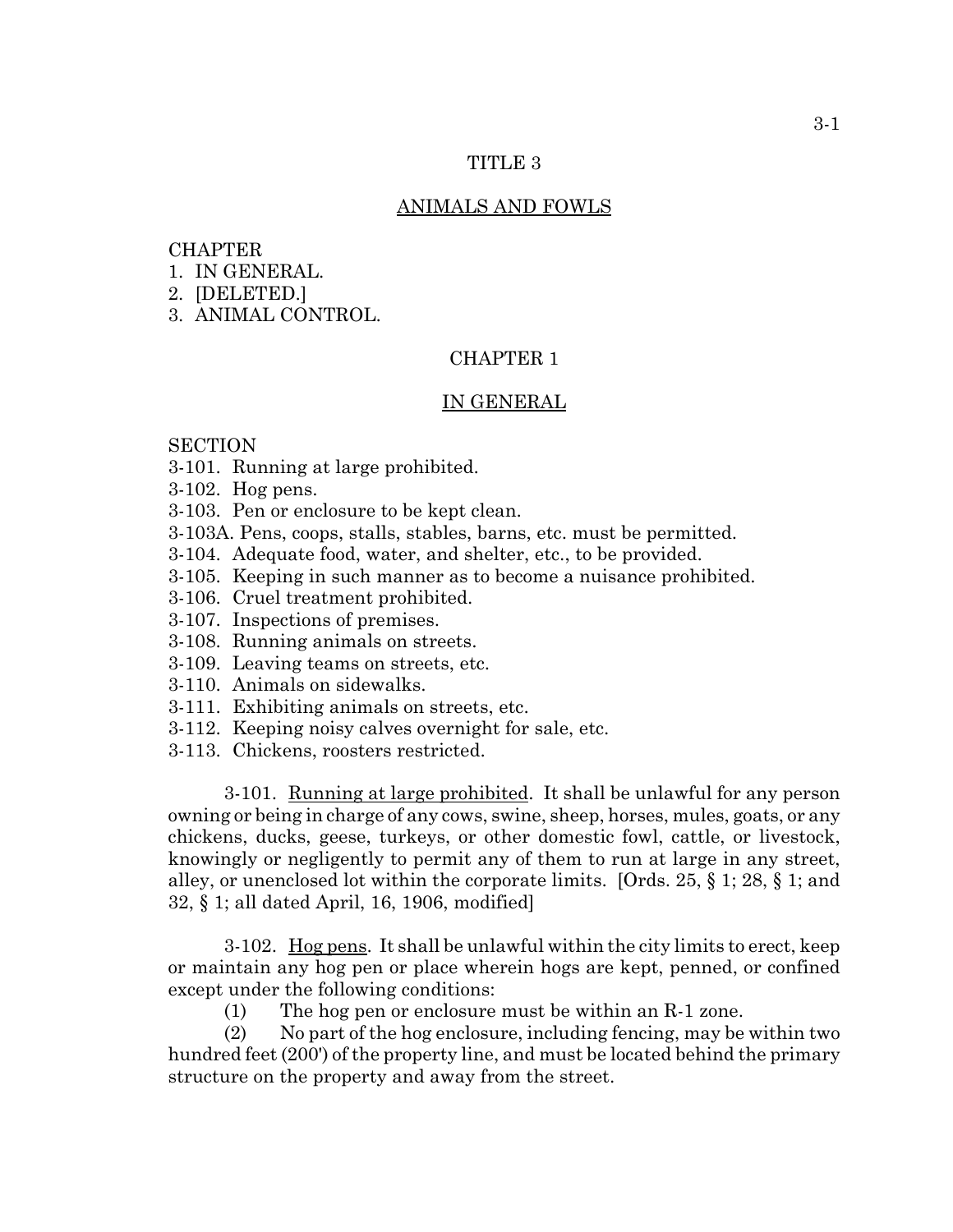(3) There must be a minimum of five (5) acres of property on which the hog pen is located.

(4) The housing and feeding area must have a concrete base.

(5) The hog pen and enclosure must be permitted by the Jonesborough Building Inspector, and must meet the criteria established in § 3-103A of this chapter. (Ord. of Jan. 2, 1911, as replaced by Ord. #2014-01, Feb. 2014)

3-103. Pen or enclosure to be kept clean. When animals or fowls are kept within the corporate limits, the building, structure, corral, pen, or enclosure in which they are kept shall at all times be maintained in a clean and sanitary condition so that it will create no stench or cause annoyance or discomfort to the people of the town. [Ord. of Jan. 2, 1911, § 2, modified]

3-103A. Pens, coops, stalls. stables, barns, etc. must be permitted. The location and construction of pens, coops, stalls, stables, barns, corrals, etc. must be permitted by the Jonesborough Building Inspector. The building inspector shall consider proper drainage; the adequate construction and safety of any enclosure; the proper protection of animals housed; the accessibility and water source to provide proper maintenance, care and cleanliness; manure storage and disposal; as well as provisions for fly, rodent and odor control when making the determination to issue a permit. The building inspector has the authority to deny a permit if it is determined to be necessary to protect the health and safety of the general public. (as added by Ord. #2014-01, Feb. 2014)

3-104. Adequate food, water, and shelter, etc., to be provided. No animal or fowl shall be kept or confined in any place where the food, water, shelter, and ventilation are not adequate and sufficient for the preservation of its health and safety.

All feed shall be stored and kept in a rat-proof and fly-tight building, box, or receptacle. [Code of 1982]

3-105. Keeping in such manner as to become a nuisance prohibited. No animal or fowl shall be kept in such a place or condition as to become a nuisance either because of noise, odor, contagious disease, or other reason. [Code of 1982]

3-106. Cruel treatment prohibited. It shall be unlawful for any person to beat or otherwise abuse or injure any dumb animal or fowl. [Ord. 11 of April 16, 1906, § 1, modified]

3-107. Inspections of premises. For the purpose of making inspections to insure compliance with the provisions of this chapter, the health officer, or his authorized representative, shall be authorized to enter, at any reasonable time,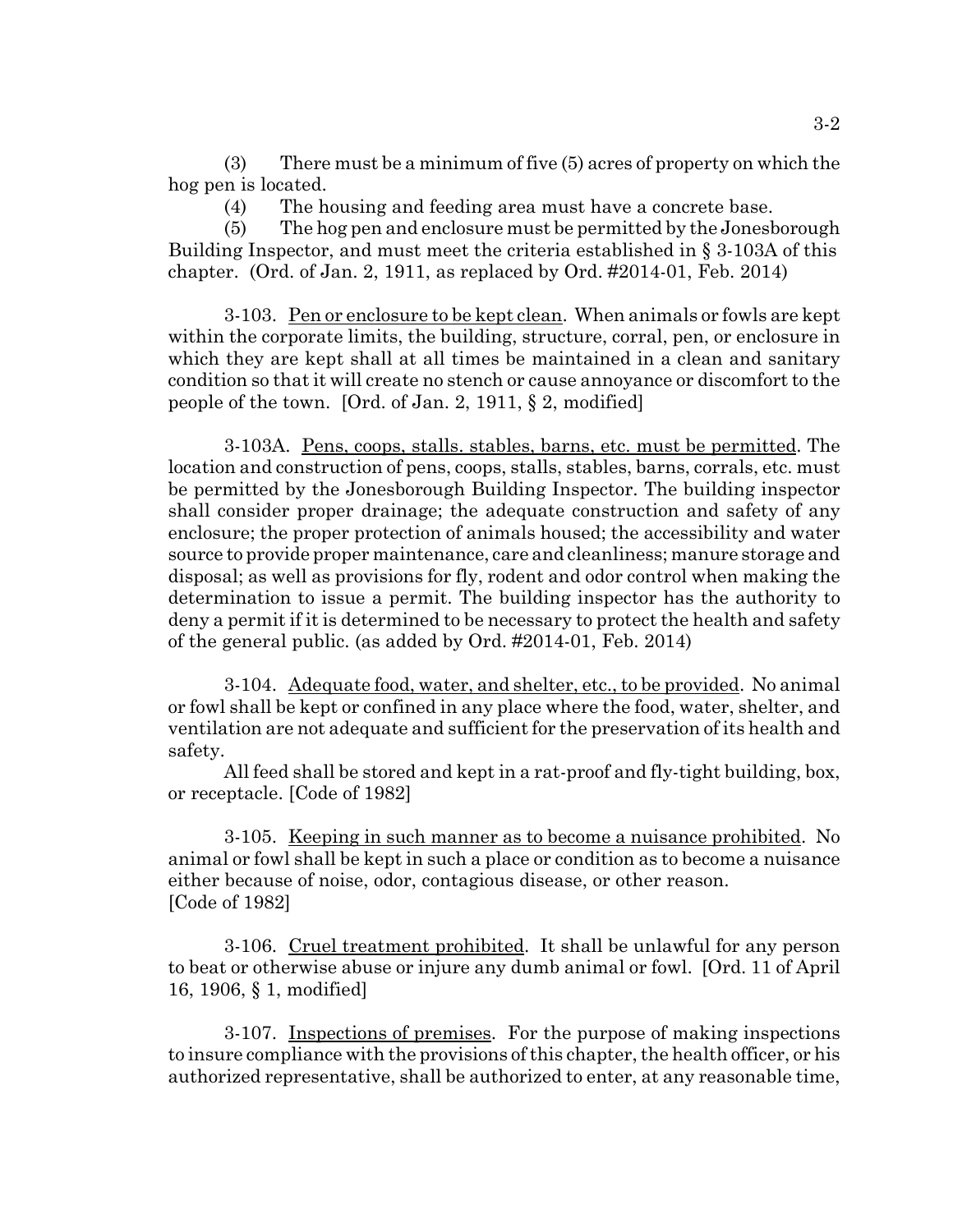any premises where he has reasonable cause to believe an animal or fowl is being kept in violation of this chapter. [Code of 1982]

3-108. Running animals on streets. It shall be unlawful for any person to ride or drive any beast of burden in any highway, thoroughfare, or other public place beyond a moderate gate unless in case of urgent necessity, or to ride or drive any such animal so as to cause such animal or any vehicle thereto attached to come in contact or collision with or strike any other animal standing in any public place. [Ord. 11 of April 16, 1906, § 1]

3-109. Leaving teams on streets, etc. It shall be unlawful for any person to leave standing, without some competent person in charge, his team of horses or vehicle with a horse or horses attached thereto upon any of the streets or alleys of the town or at any time to leave same upon any of the foot crossings on said streets made for the benefit of foot passengers. [Ord. 12 of April 16, 1906, § 1]

3-110. Animals on sidewalks. It shall be unlawful for any person to ride, lead, or drive any horse, mule, or ox on any of the sidewalks of the town, except such places as are used for public crossings, or to get to private property. [Ord. 13 of April 16, 1906, § 1, modified]

3-111. Exhibiting animals on streets, etc. It shall be unlawful for any person to exhibit upon any of the public streets or alleys of the town any stallion, jackass, bull, or boar for the purpose of showing off such animal. [Ord. 10 of April 16, 1906, § 1]

3-112. Keeping noisy calves overnight for sale, etc. It shall be unlawful for any person, firm, or corporation to keep calves or allow them to be kept on his, their, or its premises within the corporate limits overnight for the purpose of sale or shipment in such a way that they will disturb the residents of the town by their noises. This section shall be liberally construed in favor of the right of the town to prohibit the keeping of such calves overnight within the town.

This section shall not apply to persons living within the town who raise or keep their own calves on their own premises during the ordinary course of their residence therein, it being the intention to prohibit calf shippers from bringing calves within the town and keeping them overnight prior to their sale or shipment so that such calves disturb the residents of the town by their noises. The fact that calves are shipped within a reasonable time after being brought within the town shall stand as a presumption that they were brought into the town for the purpose of sale or shipment. [Ord. of July 13, 1921]

3-113. Chickens, roosters restricted. Chickens may not run at-large within the Jonesborough city limits. Chickens housed on property less than two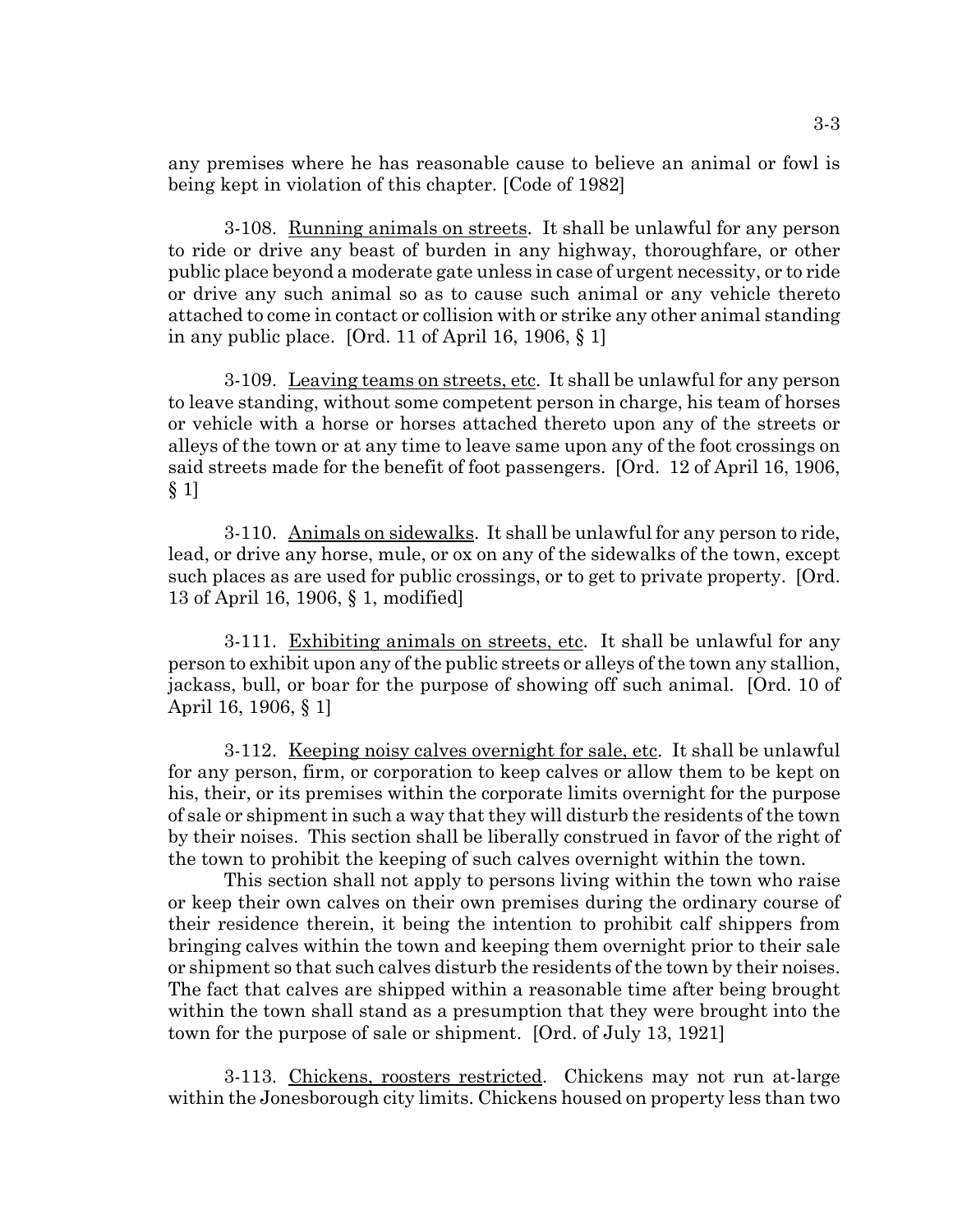(2) acres are limited to twelve (12) hens and no roosters. Coops must be permitted as an outbuilding per § 3-103A, and must meet setback requirements. With proper justification showing that adjoining properties would not be adversely impacted, the board of zoning appeals can approve a variance after adequate notification of the meeting date to any adjoining property owner potentially affected. Coops with more than twelve (12) hens on properties larger than two (2) acres must be two hundred feed (200') from the property line. Roosters are allowed on properties two (2) acres or more, in an R-1 Zone, however, no portion of the enclosed area housing the rooster(s) can be closer than two hundred feet (200') from any property line. (as added by Ord. #2014- 01, Feb. 2014)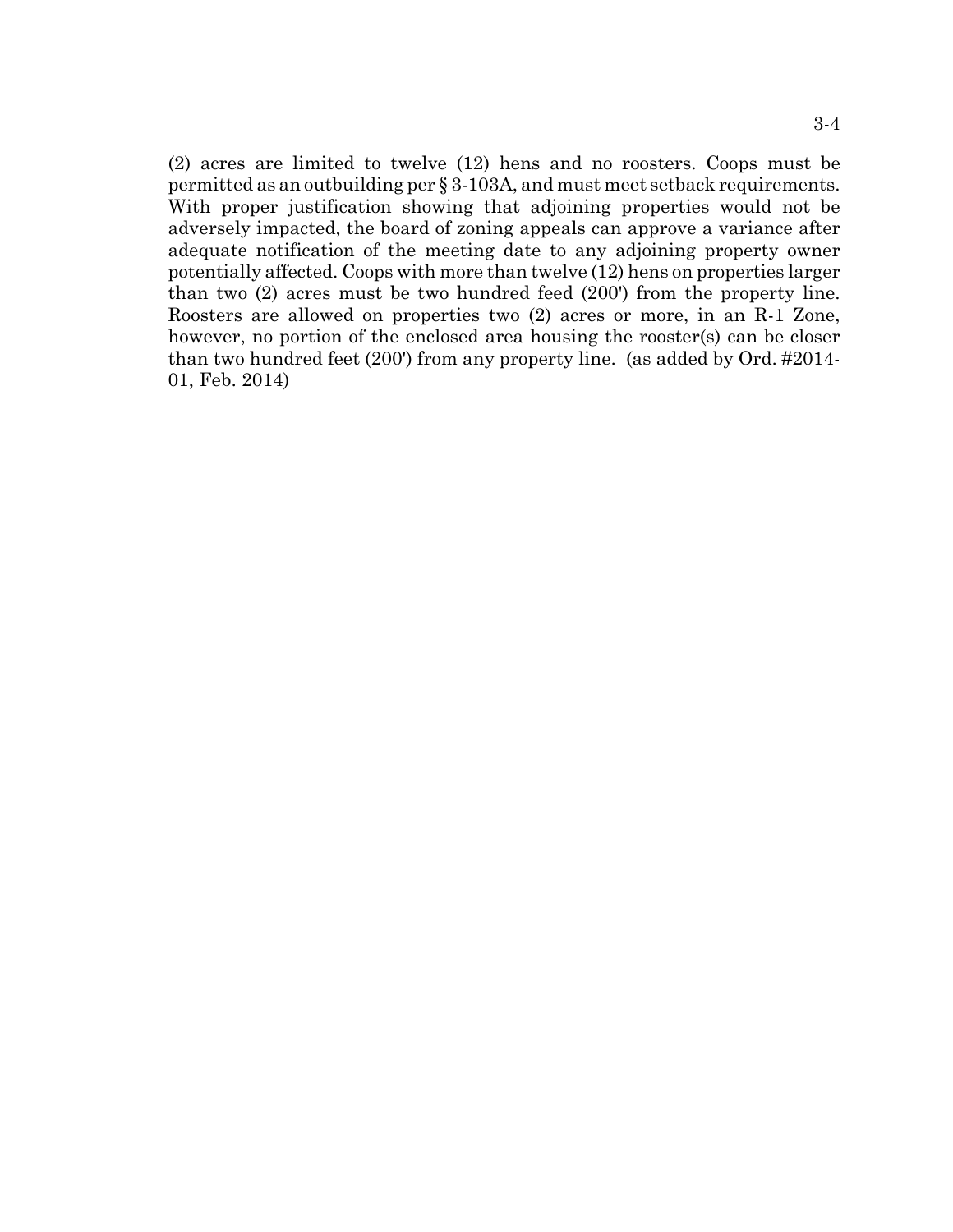# CHAPTER 2

# [DELETED]

This chapter was deleted by Ord. #95-08, Sept. 1995.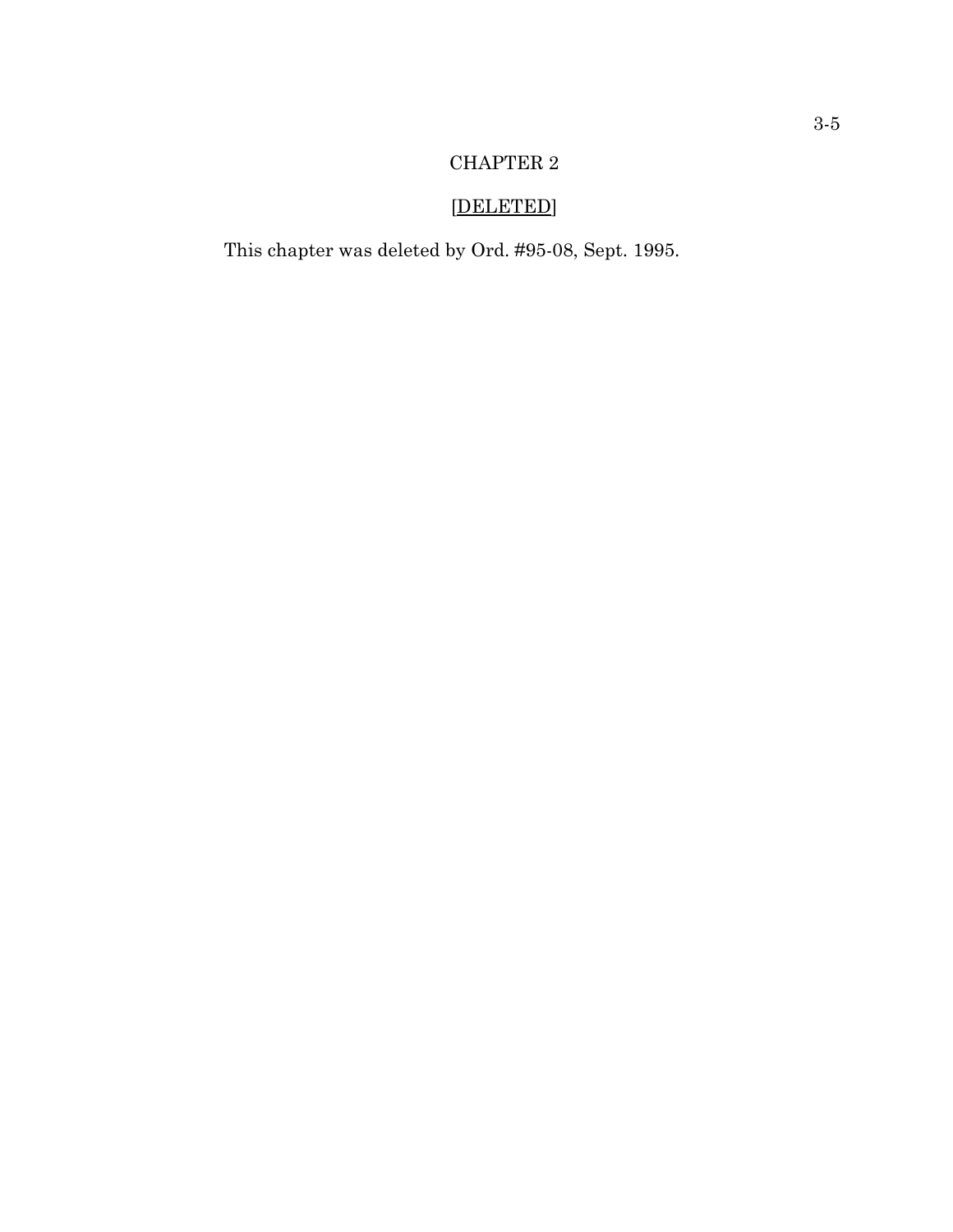### CHAPTER 3

# ANIMAL CONTROL

## **SECTION**

- 3-301. Definitions.
- 3-302. Vaccination and registration.
- 3-303. Dog restraint.
- 3-304. Nuisance animals.
- 3-305. Seizure and impoundment.
- 3-306. In addition to, or in lieu of impoundment.
- 3-307. Animal care.
- 3-308. Animals prohibited from soiling public or private property.
- 3-309. Fines.
- 3-310. Enforcement.
- 3-311. Tennessee state code.

3-301. Definitions. As used in the chapter, the following terms mean;

(1) Animal: Any live, vertebrate creature, domestic or wild, other than human.

(2) Animal control officer: Any health officer, police officer, or any other person designated by the mayor and board of aldermen with the responsibility for enforcing the animal control ordinance.

(3) Holding pen: An area designated to house and secure animals that have been picked up in Jonesborough due to violations of the animal control ordinance.

(4) Nuisance animal: Any animal which molests a passersby or passing vehicles; attacks other animals; repeatedly runs at large; damages private or public property; continuously excretes on property not in possession of the animal owner; barks, whines, or howls in an excessive, continuous, or untimely fashion.

(5) Owner: Any person, partner, or corporation owning, keeping, or harboring one or more animals. An animal shall be deemed to be harbored if it is fed <u>or</u> sheltered for more than five (5) consecutive days.

(6) Registration: Obtaining a numbered identification tag which is indexed with the owner's name, address, telephone and description of animal.

(7) Restraint: An animal that is secured by a leash or lead; under the command control of a responsible person, within the real property limits of its owner, or confined to a vehicle.

(8) Vicious animal: Any animal that constitutes a physical threat to human beings or other animals. [Ord. #91-05, § 1, Oct. 1991]

3-302. Vaccination and registration. (1) Rabies vaccination and registration: It shall be unlawful for any person to own, keep or harbor within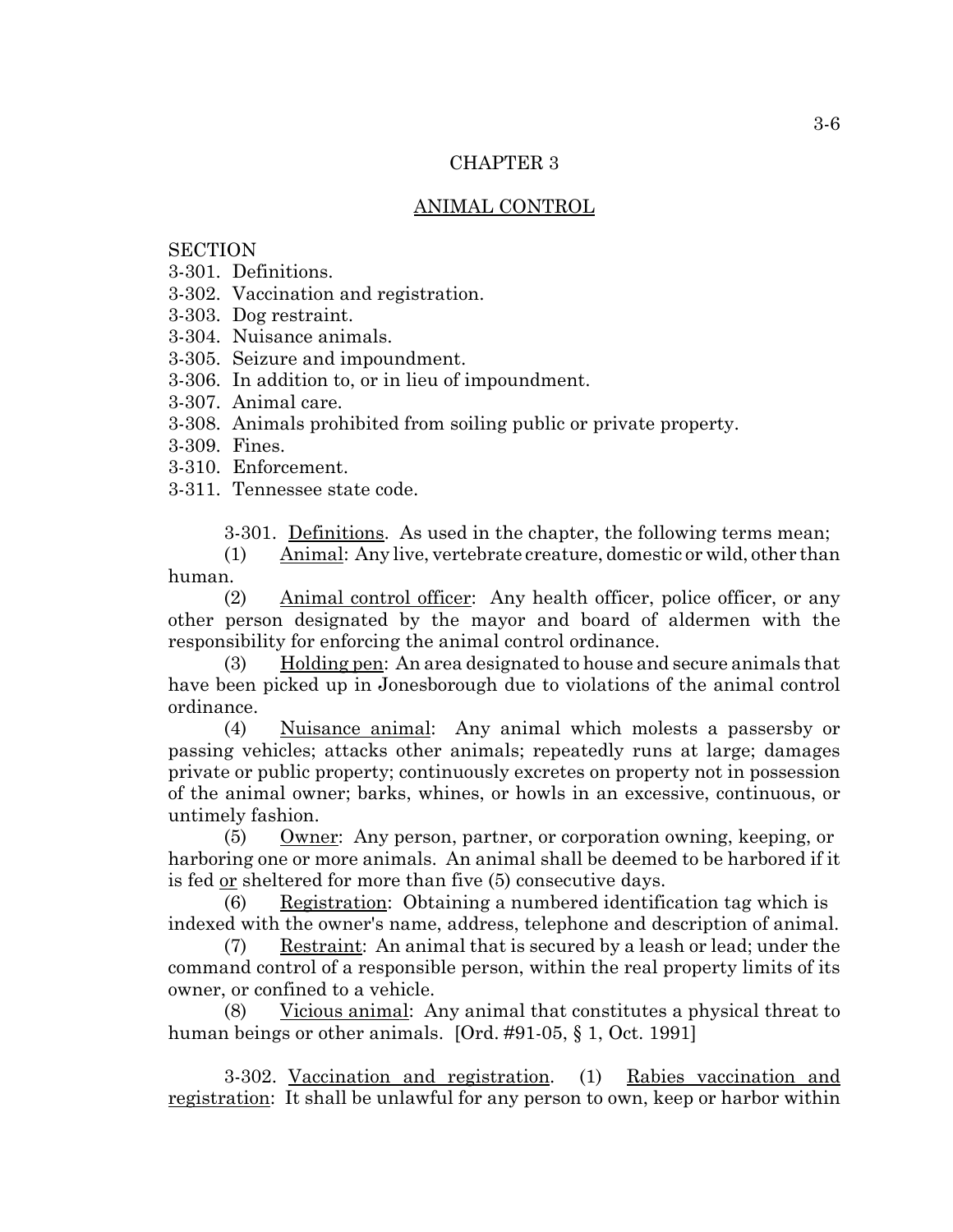the corporate limits any dog or cat without having the same duly vaccinated against rabies and registered in accordance with the provision of the "Tennessee Anti-Rabies Law", section 68-8-101 to 6-8-114, Tennessee Code Annotated.

(2) Apprehension and disposition of rabid animals: All animals which are rabid or suspected of being rabid shall be immediately reported to the police department. Such animals shall be impounded if this can be accomplished safely. Unrestrained, vicious, or rabid animals must be destroyed for the safety of the community. If they cannot be safely impounded, however, every effort should be made not to damage the brain.

(3) Quarantine: Any animal capable of being infected by rabies that bites a person, is suspected of biting a person or is suspected of being infected by rabies shall be quarantined by order of the designated animal control officer or representative for such time as may be deemed necessary, but not less than ten (10) days, to determine if the animal is rabid. Quarantine shall be handled by the owner but under the supervision of a designated animal control officer. If any animal dies while in quarantine, the head of said animal shall be transported to the local health office for pathological examination.

(4) Vaccination clinic: With cooperation of the public health department, the Town of Jonesborough will hold at least one vaccination clinic each year.

(5) Dog and cat registration: The Town of Jonesborough will provide a voluntary dog and cat registration program.

(6) Vaccination required for town registration: No dog or cat shall be registered without the owner producing proof of vaccination for such dog or cat.

(7) Registration period and fee: Registration will be undertaken only once as long as the dog or cat remains with the same owner in Jonesborough. The registration fee will be one dollar (\$1.00).

(8) Registration certificate: Upon receipt of the proper registration fee, the animal control officer or representative shall issue a registration certificate to the owner of the animal giving the owners name, date issued, amount paid, the registration tag number issued, the date the animal was vaccinated and the type vaccine used.

(9) Non-transfer of registration tags: No person owning, keeping, or harboring a dog or cat in Jonesborough shall transfer registration tags from one animal to another without re-registering said animals. [Ord. #91-05, § 2, modified, Oct. 1991, as amended by Ord. #95-08, Sept. 1995]

3-303. Dog restraint. (1) Running at large prohibited: It shall be unlawful for the owner of any dog knowingly to allow it to run at large unattended on or about the streets of Jonesborough or on the property of another person without permission of that property owner.

(2) Restraint while off of property: It shall be the duty of the owner or custodian of any dog to keep said animal under control at all times while the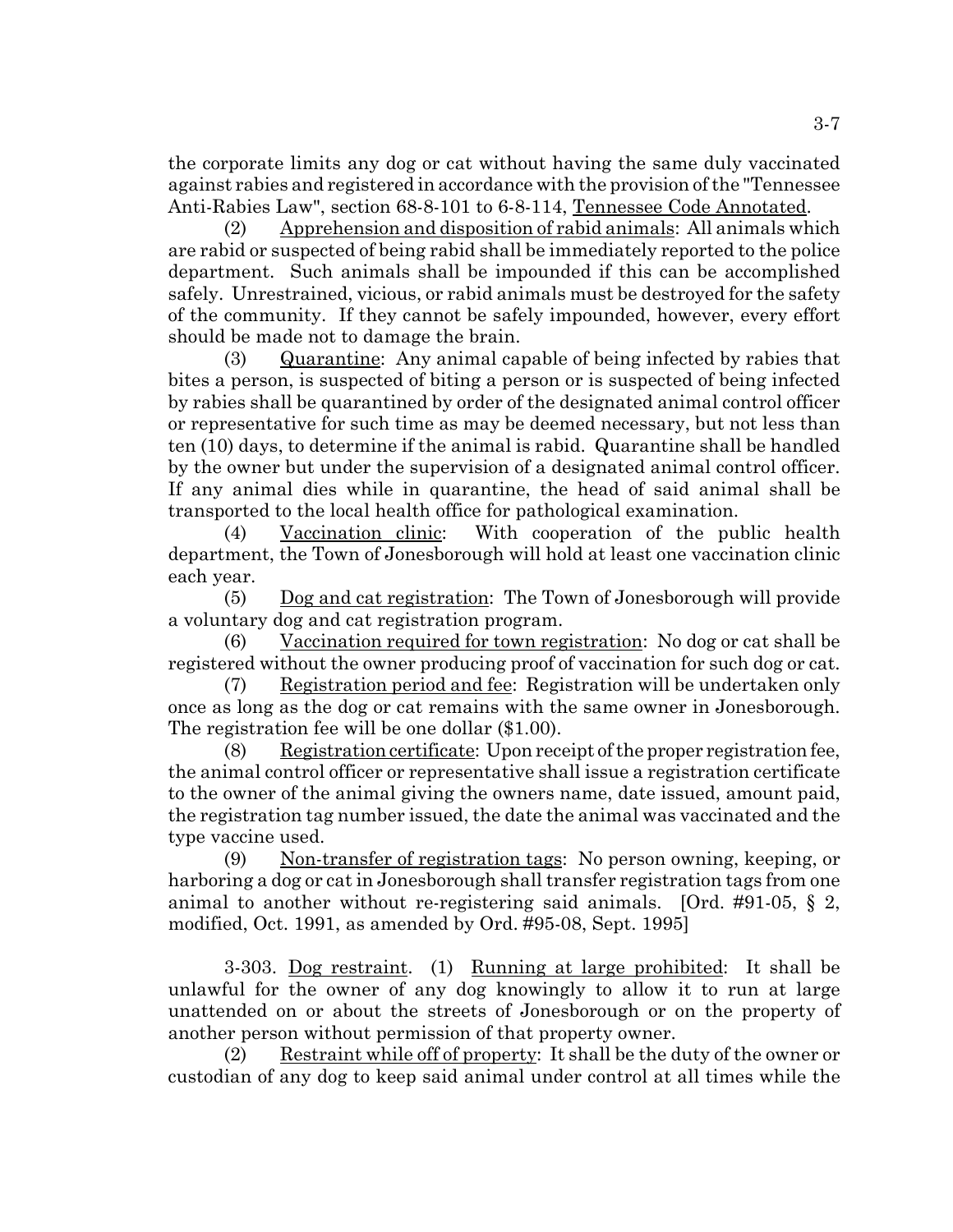animal is off of the real property limits of the owner or custodian, either by leash or vehicle.

Jonesborough Police K-9 dogs or other such police K-9 dog(s) from some other jurisdiction that is authorized by the Jonesborough Police Department to train on town property may train in town parks and open spaces without leash or vehicle containment provided such K-9 police dogs are with their designated "handlers," and all reasonable measures have been taken to ensure that the general public and other animals properly contained in the area are not endangered from such training activity.

(3) Vicious dogs to be securely restrained: It shall be unlawful for any person to own or keep any dog known to be vicious or dangerous unless such dog is so confined within a building or secure enclosure, or otherwise securely restrained through muzzle or cage as to reasonably provide for the protection of other animals or persons. [Ord. #91-05, § 3, Oct. 1991, as amended by Ord. #2016-05, April 2016 *Ch12\_04-09-18*]

3-304. Nuisance animals. (1) Noisy animals: No person shall own, keep, or harbor any dog, cat, or any other animal which by loud frequent barking, whining, screaming, or howling, annoys or disturbs the peace and quiet of any neighborhood.

(2) Nuisance animals: Owners of nuisance animals, as defined, may be cited for violation of this chapter.

(3) Owners of animals defined as nuisance because they attack other animals, damage private or public property, continuously excrete on property not in possession of the animal owner, or repeatedly run at large shall confine said animal within a building or secure enclosure, or otherwise securely restrain the animal through use of a muzzle or cage as to reasonably provide for the protection of other animals or persons or property. [Ord. #91-05, § 4, Oct. 1991, as amended by Ord. #95-08, Sept. 1995]

3-305. Seizure and impoundment. (1) Seizure: Any animal found or kept in violation of this chapter may be seized by anyone designated by the board of mayor and aldermen to enforce the animal control ordinance.

(2) Impoundment. Seized animals that have Jonesborough Registration tag will be impounded in the town's holding pen for the current impoundment period. Untagged animals may be held at the Jonesborough Holding Pen but at the earliest convenience will be taken to the Washington County Animal Shelter.

(3) Notification. If by a Jonesborough registration tag the owner of a seized animal can be identified, personnel responsible for animal control shall notify by telephone or mail the owner that the animal registered in their name has been impounded.

(4) Impoundment period. Seized animals will be held for at least three (3) full days unless picked up by the owner or their representative.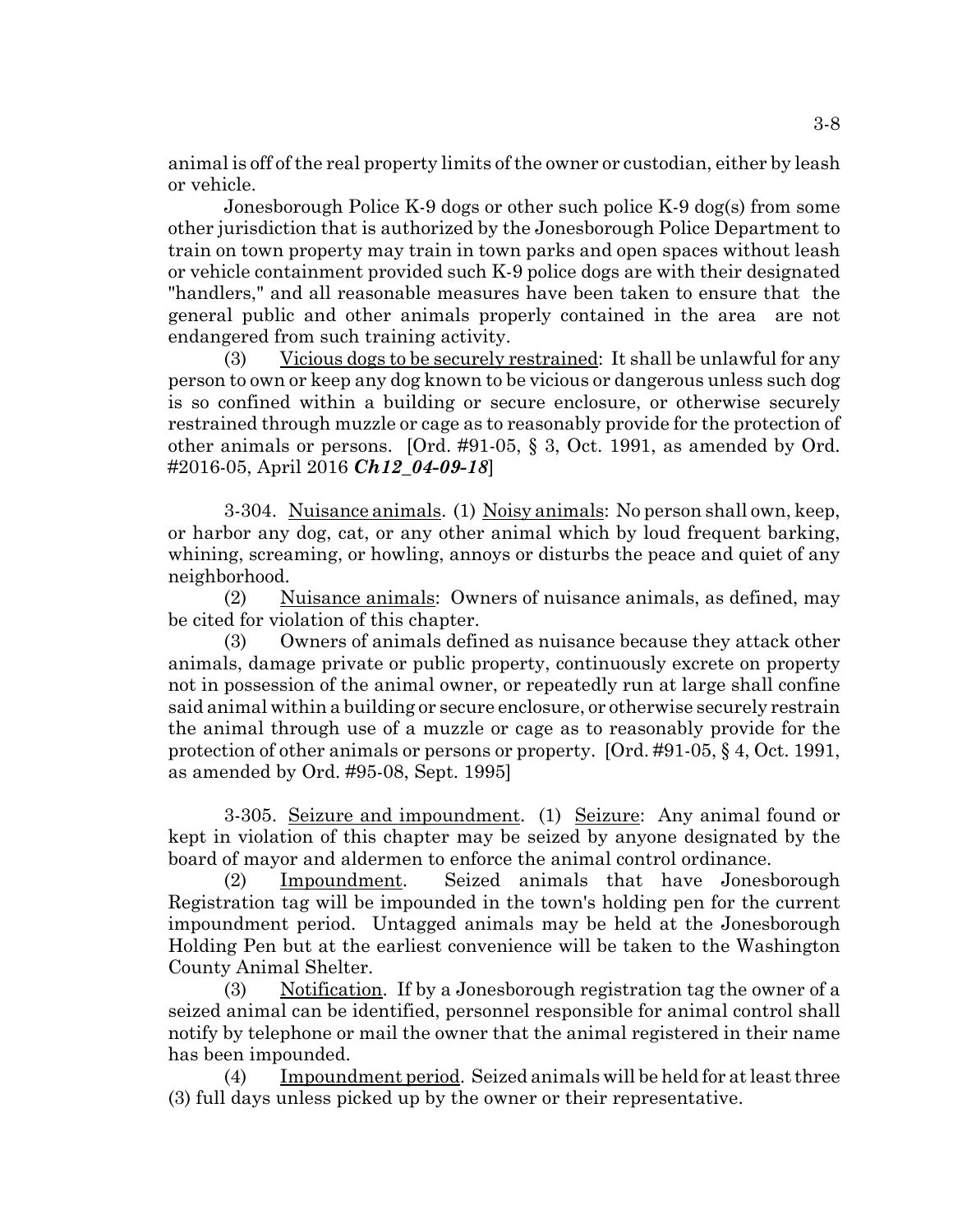(5) Reclaiming animals. Owners or their representatives reclaiming their animals will pay a fee of twenty dollars (\$20.00) for an untagged dog or cat and ten dollars (\$10.00) for city tagged dog or cat which goes for registration and tagging of their dog or cat. The owner is also responsible for any medical costs deemed necessary by the animal control officer.

(6) Owners of unclaimed animals fined. Owners of animals that are left unclaimed will be charged with having an unrestrained animal.

Adoption: Any animal impounded may be adopted after notification if possible has taken place and the three day holding period has elapsed. All adopted animals must be vaccinated. The adoption fee is fifteen dollars (\$15.00).

(8) Disposition of unclaimed or non-adopted animals. After the holding period, any animal not adopted or left unclaimed will be sent to the Johnson City/Washington County Animal Shelter. [Ord. #91-05, § 5, Oct. 1991]

3-306. In addition to, or in lieu of impoundment. A citizen or designated representative of the town may cause to be issued to the known owner of an animal found in violation of the animal control ordinance, a citation notifying of ordinance violation and setting a hearing before city court. At the discretion of the animal owner, he may pay before said court date the sum of twenty-five dollars (\$25.00) cash bond. In the event such penalty is not paid before the day of the court hearing, trial will be had on a warrant issued on the violation. [Ord. #91-05, § 6, Oct. 1991]

3-307. Animal care. (1) Proper care: No owner shall fail to provide his animals with proper nutritious food, water, proper shelter and protection from the weather, veterinarian care when needed to prevent suffering, and with humane care and treatment.

(2) Poisoning animals: No owner shall expose any known poisonous substance whether mixed with food or not, so that the same shall be liable to be eaten by any animal except when done for rodent control and in a manner preventing consumption by other animals.

(3) Abandonment: No owner of an animal shall abandon such animal.

(4) Animals hit by motor vehicle: Any person who as an operator of a motor vehicle, strikes a domestic animal shall stop at once and render any reasonable assistance, and shall make a reasonable attempt to notify the animal owner. In the event the owner cannot be ascertained and located, the accident shall immediately be reported to the Jonesborough Police Department. [Ord. #91-05, § 7, Oct. 1991]

3-308. Animals prohibited from soiling public or private property.

(1) No owner or custodian of any animal shall cause or allow such animal to soil, defile or defecate on any public property or upon any street, sidewalk, public way, play area or common grounds owned jointly by the